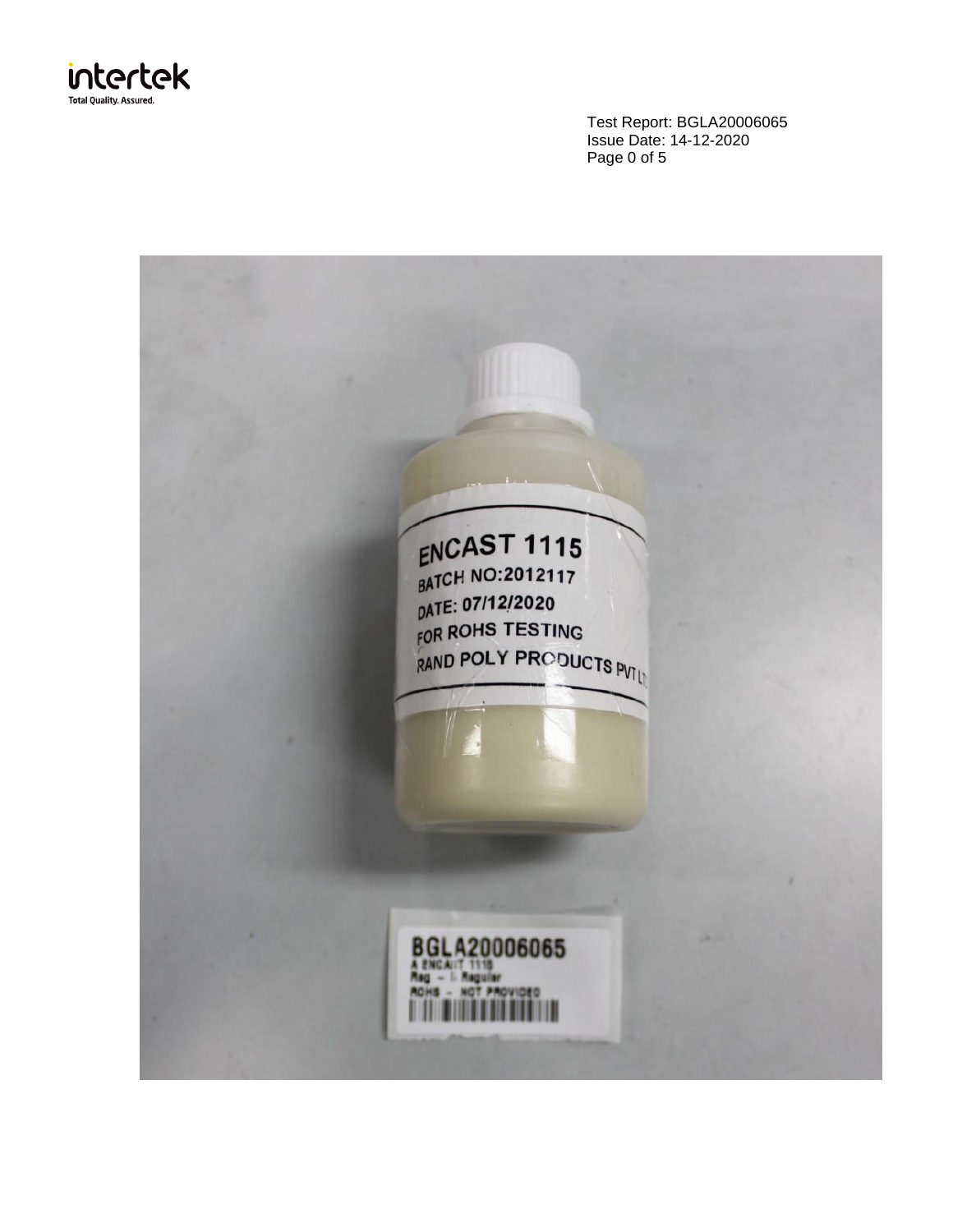

Test Report: BGLA20006065 Issue Date: 14-12-2020 Page 1 of 5

. . . . . . . . . . . . . . . . .

### **REPORT FROM INTERTEK INDIA PVT. LTD**

Applicant: RAND POLYPRODUCTS PVT. LTD/PUNE 3A/2. Old Gate No. 1649, Village Ghotawade, Pune, Maharashtra, 412108, India

**ATT'N:** Nayak U.V, Rajiv Dongre,

Sample Description: The submitted samples said to be: One Container Of ENCAST 1115

Test Components: [A]: ENCAST 1115

| Buyer                   |    | Not provided              |
|-------------------------|----|---------------------------|
| Color                   |    | $[A]$ : ENCAST 1115       |
| Qty.                    | ÷  | Not provided              |
| Batch no.               | ÷  | 2012117                   |
| Customer                | ÷  | Not provided              |
| Manufacturer's name     | ÷. | Not provided              |
| Age group               | ÷  | Not provided              |
| Product stage           | t  | Not provided              |
| End use                 | ÷  | Not provided              |
| <b>Type</b>             |    | PU                        |
| Nature                  | ÷  | Viscous Liquid            |
| Country of destination  | ÷  | Not provided              |
| Date Received/Date Test | ٠  | 11 <sup>th</sup> Dec 2020 |
| Started                 |    |                           |

............ TESTS CONDUCTED:

As requested by the applicant, refer to attached page(s) for details.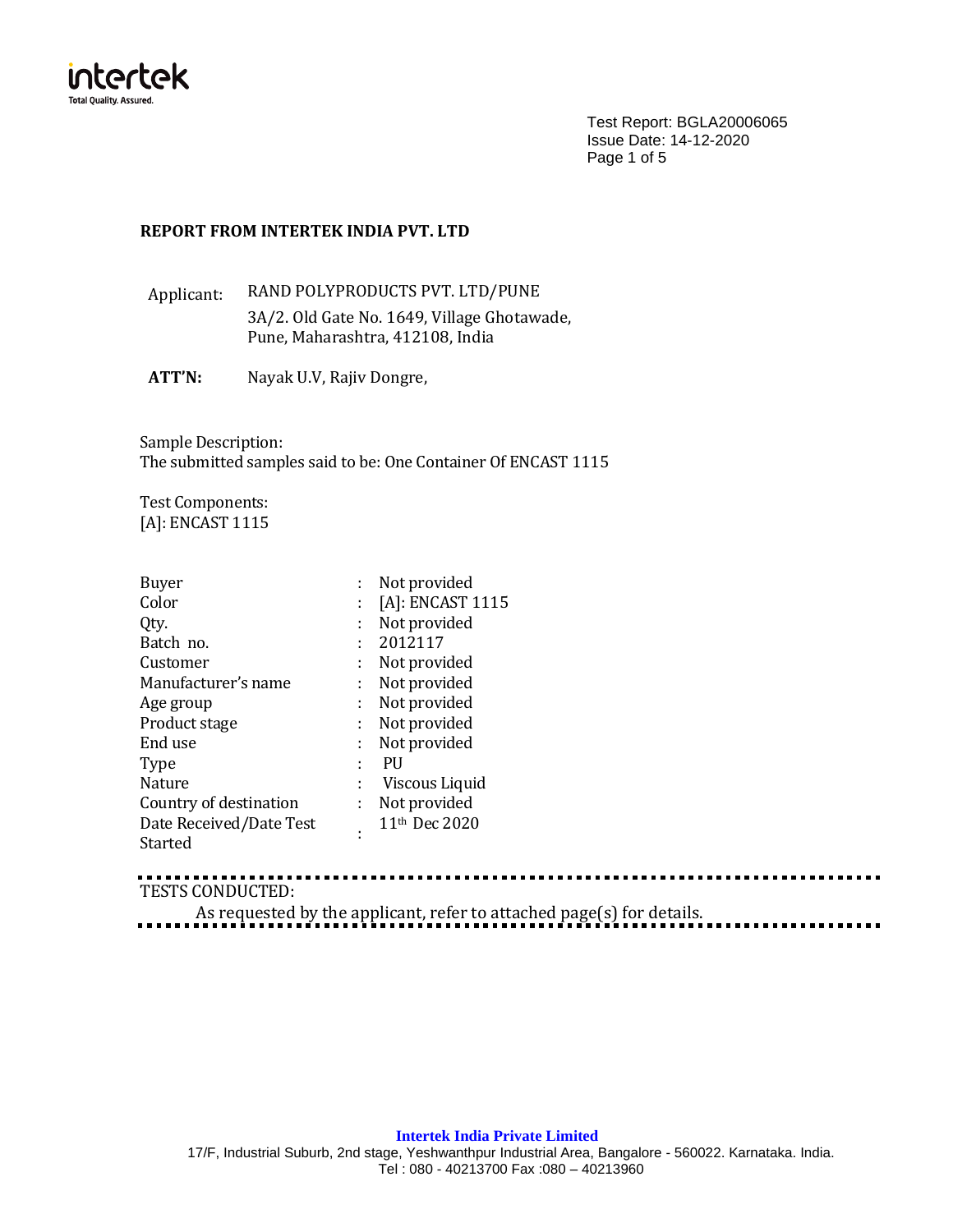

Test Report: BGLA20006065 Issue Date: 14-12-2020 Page 2 of 5

## **CONCLUSION:**

| <b>TESTED SAMPLE</b> | <b>STANDARD</b>                                                   | <b>RESULTS</b> |
|----------------------|-------------------------------------------------------------------|----------------|
|                      | RoHS Annex II of 2011/65/EU and<br>Amendment (EU) 2015/863 RoHS-3 | Pass           |

. . . . . . . . .

**AUTHORIZED BY FOR INTERTEK INDIA PRIVATE LIMITED [ANALYTICAL – BANGALORE]**

 $10000$  $P, \geq R$  $\sim$ arth

**AATHEESWARAN S Laboratory Manager - Analytical**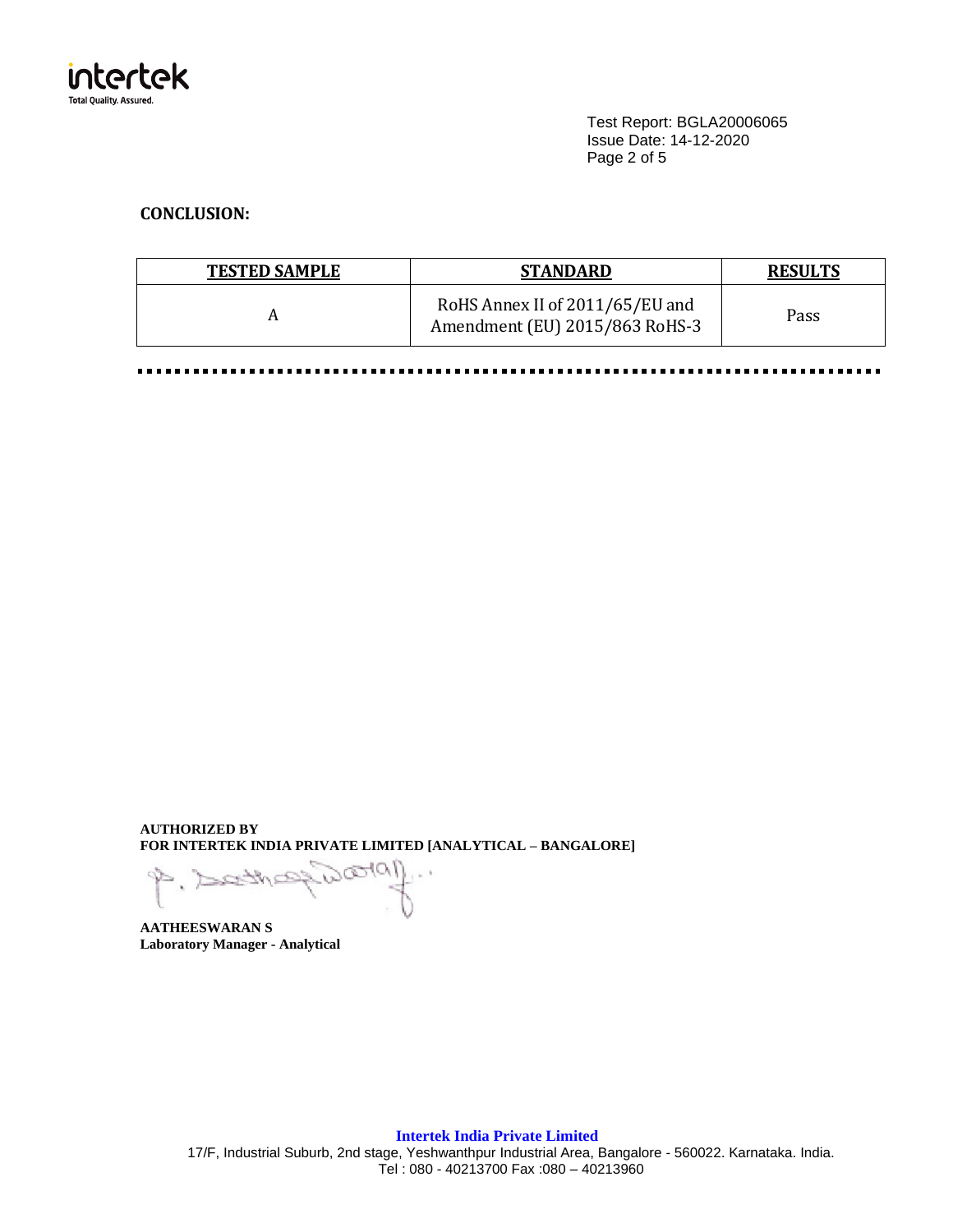

Test Report: BGLA20006065 Issue Date: 14-12-2020 Page 3 of 5

# **Test Result Summary :**

|                                                |     |                                                                                                                                                                                                   | <b>Result</b>  | <b>RL</b> |  |
|------------------------------------------------|-----|---------------------------------------------------------------------------------------------------------------------------------------------------------------------------------------------------|----------------|-----------|--|
| <b>Test Method</b><br><b>Test Item</b><br>Unit |     |                                                                                                                                                                                                   | (A)            |           |  |
| <b>Heavy Metal</b>                             |     |                                                                                                                                                                                                   |                |           |  |
| Cadmium (Cd) Content                           | ppm | With reference to IEC 62321-<br>5:2013, by microwave or<br>acid digestion and<br>determined by ICP-OES.                                                                                           | N <sub>D</sub> | 2         |  |
| Lead (Pb) Content                              | ppm | With reference to IEC 62321-<br>5:2013, by microwave or<br>acid digestion and<br>determined by ICP-OES.                                                                                           | ND.            | 2         |  |
| Mercury (Hg) Content                           | ppm | With reference to IEC 62321-<br>4:2013+AMD1:2017, by<br>microwave or acid digestion<br>and determined by ICP-OES.                                                                                 | <b>ND</b>      | 2         |  |
| Chromium VI (Cr6+) Content                     | ppm | With reference to IEC 62321-<br>7-2: 2017, organic solvent<br>was used to dissolve or swell<br>sample matrix, followed by<br>alkaline digestion and<br>determined by UV-Vis<br>Spectrophotometer. | ND.            | 1         |  |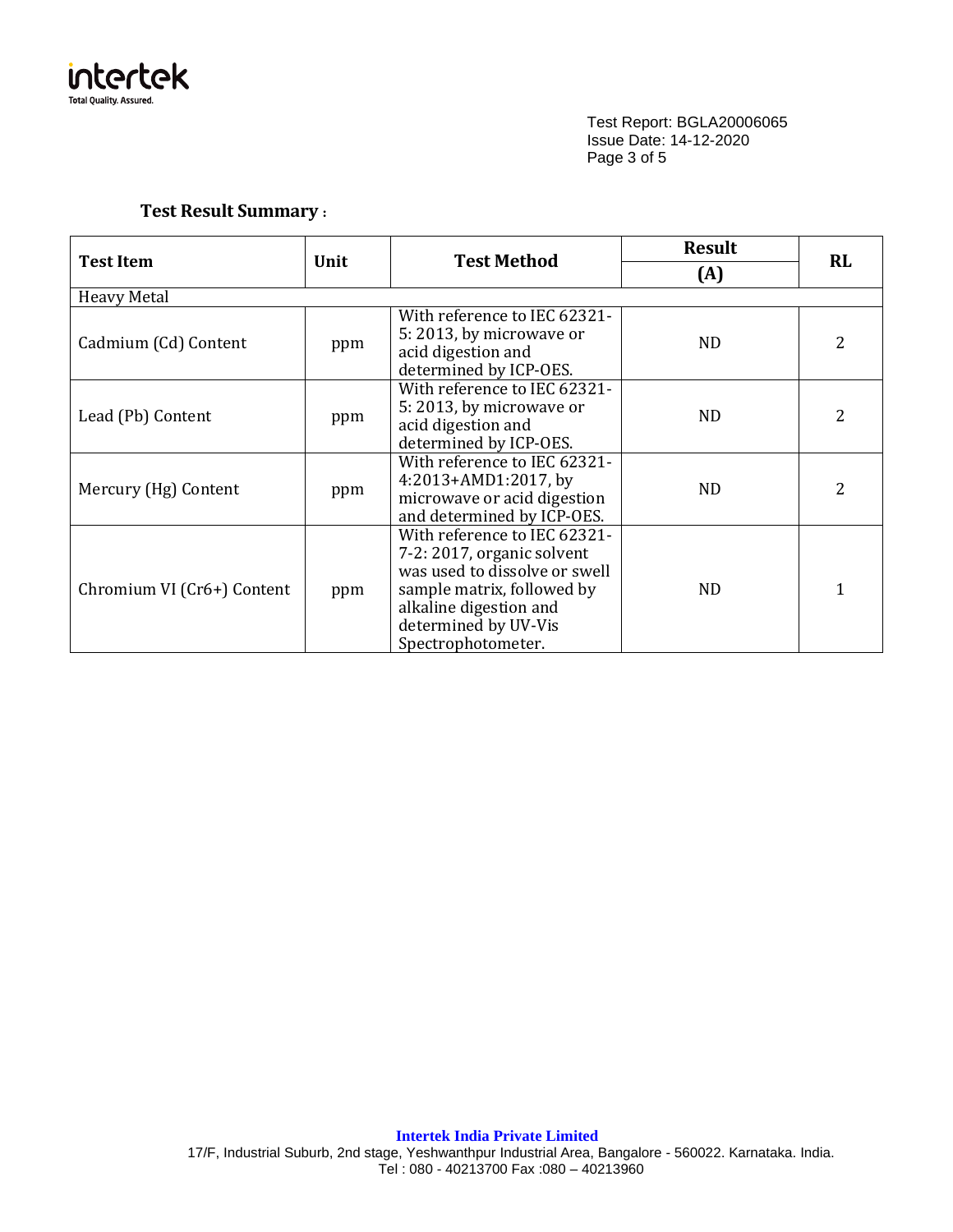

Test Report: BGLA20006065 Issue Date: 14-12-2020 Page 4 of 5

| <b>Test Item</b><br>Unit<br><b>Test Method</b>       |     | <b>Result</b><br>(A)                                | RL        |   |
|------------------------------------------------------|-----|-----------------------------------------------------|-----------|---|
| <b>Polybrominated Biphenyls (PBBs)</b>               |     |                                                     |           |   |
| Monobrominated Biphenyls<br>(MonoBB)                 | ppm |                                                     | <b>ND</b> | 5 |
| Dibrominated Biphenyls<br>(DiBB)                     | ppm |                                                     | <b>ND</b> | 5 |
| Tribrominated Biphenyls<br>(TriBB)                   | ppm |                                                     | <b>ND</b> | 5 |
| Tetrabrominated Biphenyls<br>(TetraBB)               | ppm | With reference to IEC 62321-                        | <b>ND</b> | 5 |
| Pentabrominated Biphenyls<br>(PentaBB)               | ppm | 6: 2015, by solvent<br>extraction and determined    | <b>ND</b> | 5 |
| <b>Hexabrominated Biphenyls</b><br>(HexaBB)          | ppm | by GC-MS and further HPLC-<br>DAD confirmation when | <b>ND</b> | 5 |
| <b>Heptabrominated Biphenyls</b><br>(HeptaBB)        | ppm | necessary.                                          | <b>ND</b> | 5 |
| <b>Octabrominated Biphenyls</b><br>(OctaBB)          | ppm |                                                     | <b>ND</b> | 5 |
| Nonabrominated Biphenyls<br>(NonaBB)                 | ppm |                                                     | <b>ND</b> | 5 |
| <b>Decabrominated Biphenyl</b><br>(DecaBB)           | ppm |                                                     | <b>ND</b> | 5 |
| <b>Polybrominated Diphenyl Ethers (PBDEs)</b>        |     |                                                     |           |   |
| Monobrominated Diphenyl<br>Ethers (MonoBDE)          | ppm |                                                     | <b>ND</b> | 5 |
| Dibrominated Diphenyl Ethers<br>(DiBDE)              | ppm |                                                     | <b>ND</b> | 5 |
| <b>Tribrominated Diphenyl Ethers</b><br>(TriBDE)     | ppm |                                                     | <b>ND</b> | 5 |
| <b>Tetrabrominated Diphenyl</b><br>Ethers (TetraBDE) | ppm | With reference to IEC 62321-                        | ND        | 5 |
| <b>Pentabrominated Diphenyl</b><br>Ethers (PentaBDE) | ppm | 6: 2015, by solvent<br>extraction and determined    | <b>ND</b> | 5 |
| <b>Hexabrominated Diphenyl</b><br>Ethers (HexaBDE)   | ppm | by GC-MS and further HPLC-<br>DAD confirmation when | ND        | 5 |
| <b>Heptabrominated Diphenyl</b><br>Ethers (HeptaBDE) | ppm | necessary.                                          | ND        | 5 |
| <b>Octabrominated Diphenyl</b><br>Ethers (OctaBDE)   | ppm |                                                     | <b>ND</b> | 5 |
| Nonabrominated Diphenyl<br>Ethers (NonaBDE)          | ppm |                                                     | ND        | 5 |
| <b>Decabrominated Diphenyl Ether</b><br>(DecaBDE)    | ppm |                                                     | <b>ND</b> | 5 |